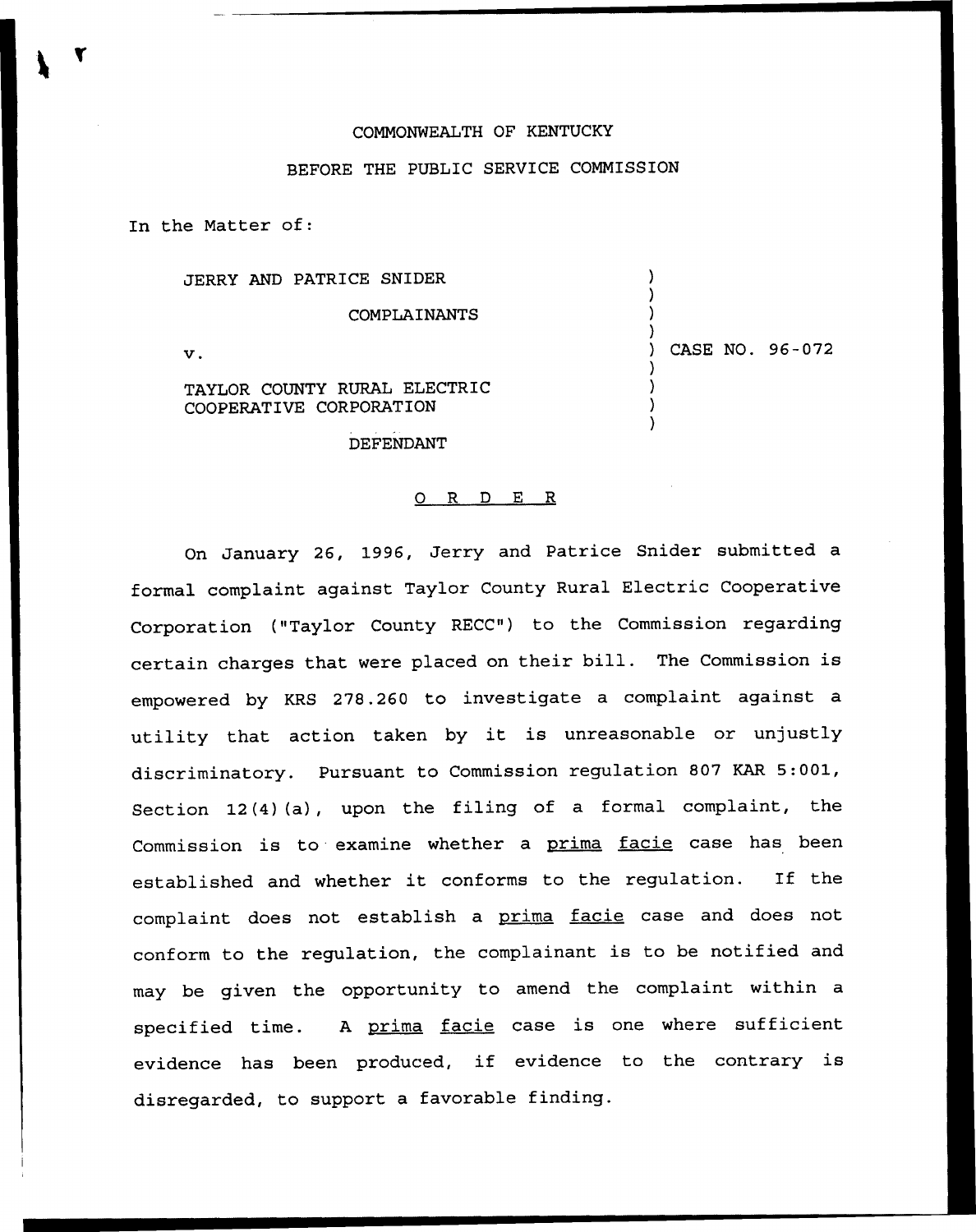The complaint does not conform to 807 KAR 5:001, Section 12, nor does it provide enough information to establish a prima facie case as required. The complaint does not conform to 807 KAR 5:001, Section <sup>12</sup> (1) (b), in that it fails to state the full name and address of the defendant. Furthermore, 807 KAR 5:001, Section 12(1) (c), requires the complaint to state "[f]ully, clearly, and with reasonable certainty, the act or thing done or omitted to be done, of which complaint is made,  $\ldots$  and such other matters, or facts, if any, as may be necessary to acquaint the commission fully with the details of the alleged violation." Without this additional information, the Commission cannot determine whether a prima facie case has been established.

As the Sniders have failed to file a complaint which conforms with 807 KAR 5:001, Section 12, and have failed to provide the Commission with enough information to determine whether a prima facie case has been established, the Commission will hold this complaint for <sup>20</sup> days to give them an opportunity to file additional information to support their claim against Taylor County RECC and to conform to <sup>807</sup> KAR 5:001, Section 12. If the complaint is not amended within <sup>20</sup> days, the complaint will be dismissed.

IT IS THEREFORE ORDERED that:

1. The Sniders are granted <sup>20</sup> days from the date of this Order to file an amended complaint which conforms to 807 KAR 5:001, Section 12, and to provide the Commission with additional information to support their claim against Taylor County RECC.

 $-2-$